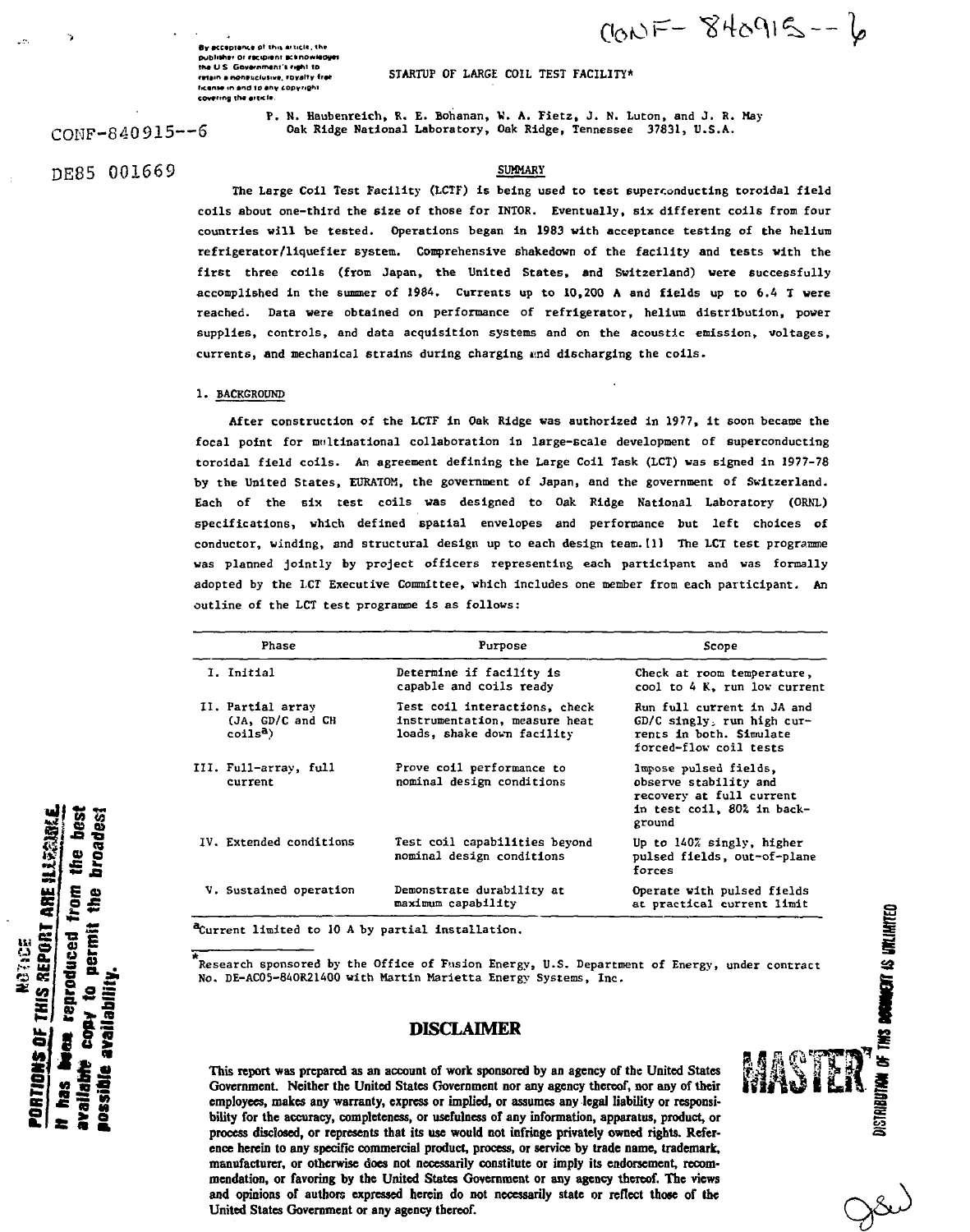

**The LCTF test stand concept Is a compact toroidal array of up to six colls. (The coil structures are** designed to withstand out-of-plane loads **encountered if not all six positions contain oper&Dle coils.) Figure 1** indicates some of the measures provided **to minimize heat flov into the 450** tonnes of test stand that must operate at about  $\frac{1}{2}$  K. They include 10<sup>-5</sup>-torr **vacuum, liquid-nitrogen-cooled cold vail, reflective blankets, and roller counting on pedestals.**

### **Fig. 1. IXTF Test Stand**

**The Japanese coil was delivered to the LCTF in November 1982 after having been tested in Japan. 12] The coil by General Dynamics/Convair (GD/C) was delivered in June 1983. By December, both coils had been installed.[3] The first cool-down was aborted when helium leaks appeared. While the vacuum tank was open for repairs, in February 1984 the Swiss coil was delivered. Considering schedule the Executive Committee decided that the Swiss coil should be installed with the exception of the high-current leads, Reinstallation of the GD/C coil and (partial) installation of the Swiss coil were finished in June, By early July the tank had been evacuated and an adequate Inventory of helium liquefied. Figure 2 is a diagram of the LCT schedule from then on.**



**Fig. 2. Large Coil Task Schedule (August 1984 draft)**

**Delivery of the EURATOM coil is timed for convenience. It was tested in the TOSKA facility at Karlsruhe from March to May 1984.(4] Assembly of the coil by General Electric is being completed in Oak Ridge. Meanwhile, winding of the Westinghouse coil has just been finished.**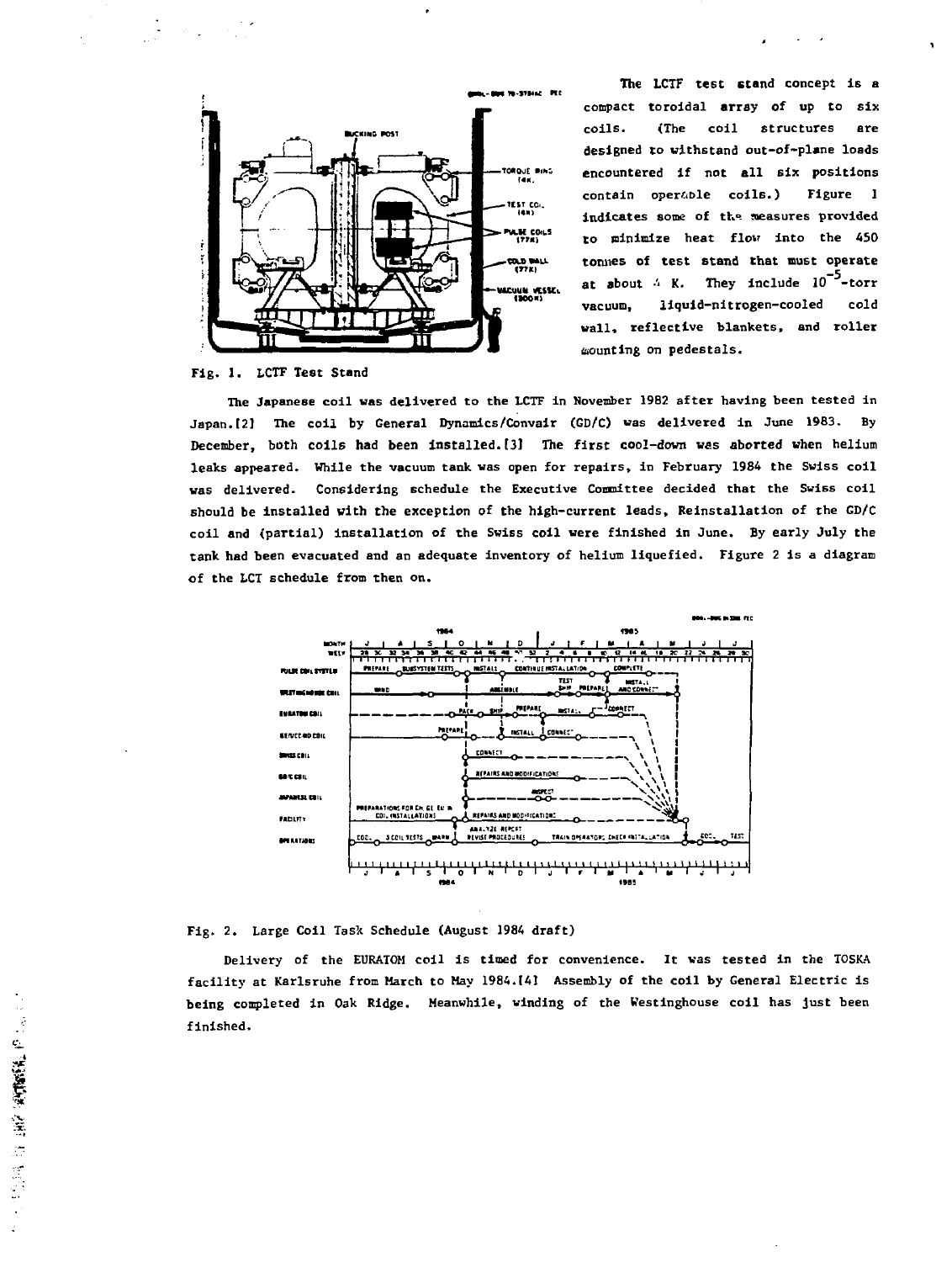#### **2. ACCEPTANCE TESTS**

 $\mathcal{L}^{\text{max}}$  and

**In the fall of 1982, tests were conducted to verify the integrity of the cold wall after its assembly and to determine the performance of the tank evacuation system. Pumping speeds agreed with expectations, outgassing rates were reasonable, and air lnleakage was extremely low. The cold wall Incorporates 114 stainless steel panels, with channels for nitrogen cooling, welded to headers for liquid supply and vapor removal. The experience with assembly welds was outstandingly successful: there was no detectable leak during the integral leak test in vacuum nor In subsequent operations.**

**Initial operation and acceptance testing of the helium refrigerator system stretched** from January to August 1983. During this period, helium gas was circulated to clean up the **equipment, leaks were stopped, and numerous minor defects were remedied. (3] As conditions approached flowsheet values, one of the two turboexpanders failed. Inspection of the thrust bearing led the manufacturer to recommend reduction of allowable inlet pressure. Despite this limitation, subsequent operation under loads simulating tests of coils showed that performance still met specifications. Results Included: in pure liquefaction mode 450 L/h, and in the forced-flow test mode 1.54 kW refrigeration at 3.5 K plus 0.35 kW at 4.2 K plus 10 g/s (300 L/h) liquefaction. Further experience and data were gained during facility shakedown in 1984, described later.**

### **3. COIL INSTALLATION**

**Installation of each coil entails positioning and structural connections to collars and torque rings; installing 'wo superconducting buses In helium-tight jackets between the coil and dewars outside the vacuum tank; welding of helium supply, return, and vent lines; and laying out of sensor and heater leads and their attachment to tank wall feedthroughs, followed by pressure, leak, and electrical tests. This work is complicated by the limited space inside the tank, the risk of damage to sensitive items (such as sensor leads), and the necessity of cleanliness appropriate for a vacuum system.**

Coil handling procedures, developed in advance using a mockup, ensured safety and **efficient, precise positioning. Fitup of each of the first three coils to the bucking post** was extraordinarily close. Over the 4.6-m long contact surfaces, clearances after attachment **ranged from 0 to only 0.3 mm, well within tolerances set by stress considerations.**

Attachment of helium lines, including level probes, typically entails about 16 welds per **coil. These have been done with the same orbiting automatic welding device used to assemble the cold wall. No weld made in the tank has ever leaked in subsequent operation.**

**Safety and quality have been preserved while reducing the times required for coil installation. During installation of the first coil (the Japanese), time was available and was used to verify and improve equipment and procedures over a nine-month period. Two months were required to install the GD/C coil; four weeks were needed to reinstall it after repairs.**

#### **4. FIRST COOL-DOWK**

**When the tank lid was installed and evacuation started, many small air leaks were found at mechanical seals and were soon repaired. When the GD/C coil and piping were filled with helium, leakage was detected. The same was true of the helium system of the Japanese coil.**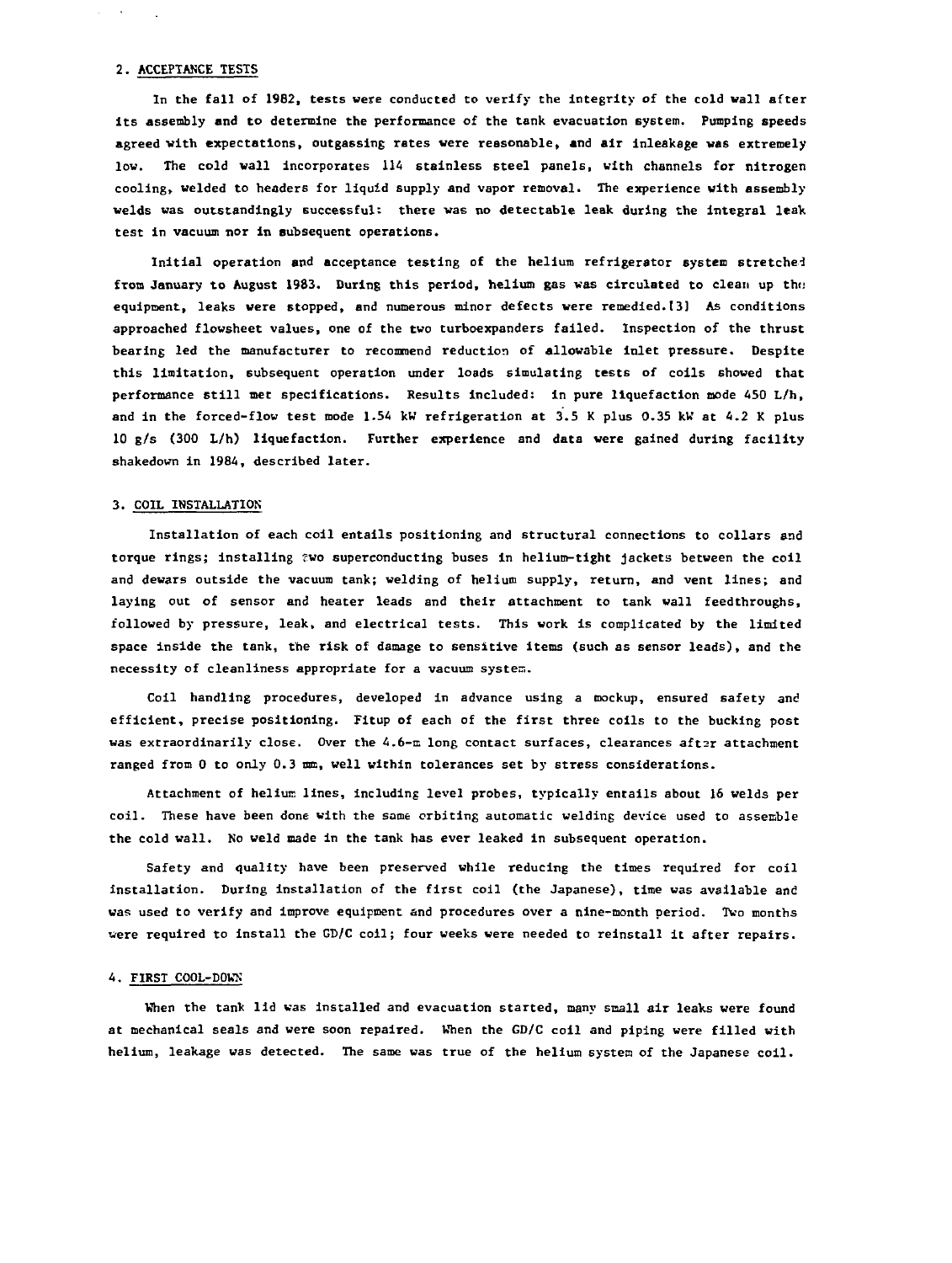**In both cases leaks were traced to joints between the coll vent line and tubes in which sensors were mounted. After these leaks vere eliminated, air inleakage reduced to an acceptable level, and helium liquefied and stored, cool-down was initiated by circulation of helium gas, cooled with liquid nitrogen. A conservative criterion regarding thermal stresses limited the cool-dovn rate to about 0.8 K/h. When coil temperatures reached 175 K, there was an abrupt Increase in tank pressure to over 10 torr and an Increase In the helium concentration in the tank atmosphere. When the pressure in the GD/C coil was reduced, the leakage indications diminished. The leak rate was so large (1 to 5 scc/s) that it was impractical to continue the test. Warm-up was therefore started. Because the leak(s) might close up when the coils became warm, the lid was removed when temperatures on the test stand vere about 260 K. Although frost formed on colder surfaces, the leaks were still detectable.**

### **5. REPAIRS OF GD/C COIL**

**Leaks vere found at ports that had been welded shut by GD/C after having been used to inject polyurethane between the winding pack and coll case. Inspection showed that urethane vapors had contaminated closure velds, leading to subsequent cracking and leakage. All port velds were cut out, urethane removed from proximity, and new plugs welded in place. After sensitive helium leak tests, cover plates (or additional veld metal) were applied to reduce further the risk of leakage. Helium leak tests of all sensor lead feedthroughs and thin-section welds on the GD/C coil showed no detectable leak.**

**Because of experience with damage to sensor lead insulation during work inside the tank, It was decided to Improve the electrical insulation snd protection of all 120 cables from sensors Inside the coil. Close-fitting Teflon tubing was heat shrunk on each cable. Then bundles of cables of similar voltage were protected by slipping Teflon tubing over them. Each bundle was tested by filling the sheath with helium, then imposing 8.5 kV on a bare copper wire in the bundle. After repair of a few defects, no more breakdowns occurred.**

### **6. FACILITY SHAKEDOHK AND COIL TESTS**

**The rationale for operating the facility with only two or three of the test coils in place developed from the circumstance that the facility and some coils would be finished a year or more before the last coils. Early shakedown of the facility by actual tests of the first coils was therefore a reasonable step to minimize risk of unforeseen problems In the subsequent startup with a full six-coil array. With this in mind, the following critical objectives were established by the LCT Project Officers in 1983:**

- **Cool down test stand in controlled fashion, in a reasonable time.**
- **Fill at least one coil with liquid helium, then maintain test stand at 4 K.**
- **Operate at least one coil at full current, proving operation of power supply, vapor-cooled leads, superconducting bus, dump system, and data system.**
- **Operate two coils simultaneously, proving quench detection system and stable operation of power supplies with magnetically coupled coils.**
- **Operate for a substantial period of time with simulated forced-flov coils, simulating all operating modes of the helium system.**

**All of these objectives were attained or surpassed in one period of continuous operation from June into September 1984. Not only was the operability of the facility and coils**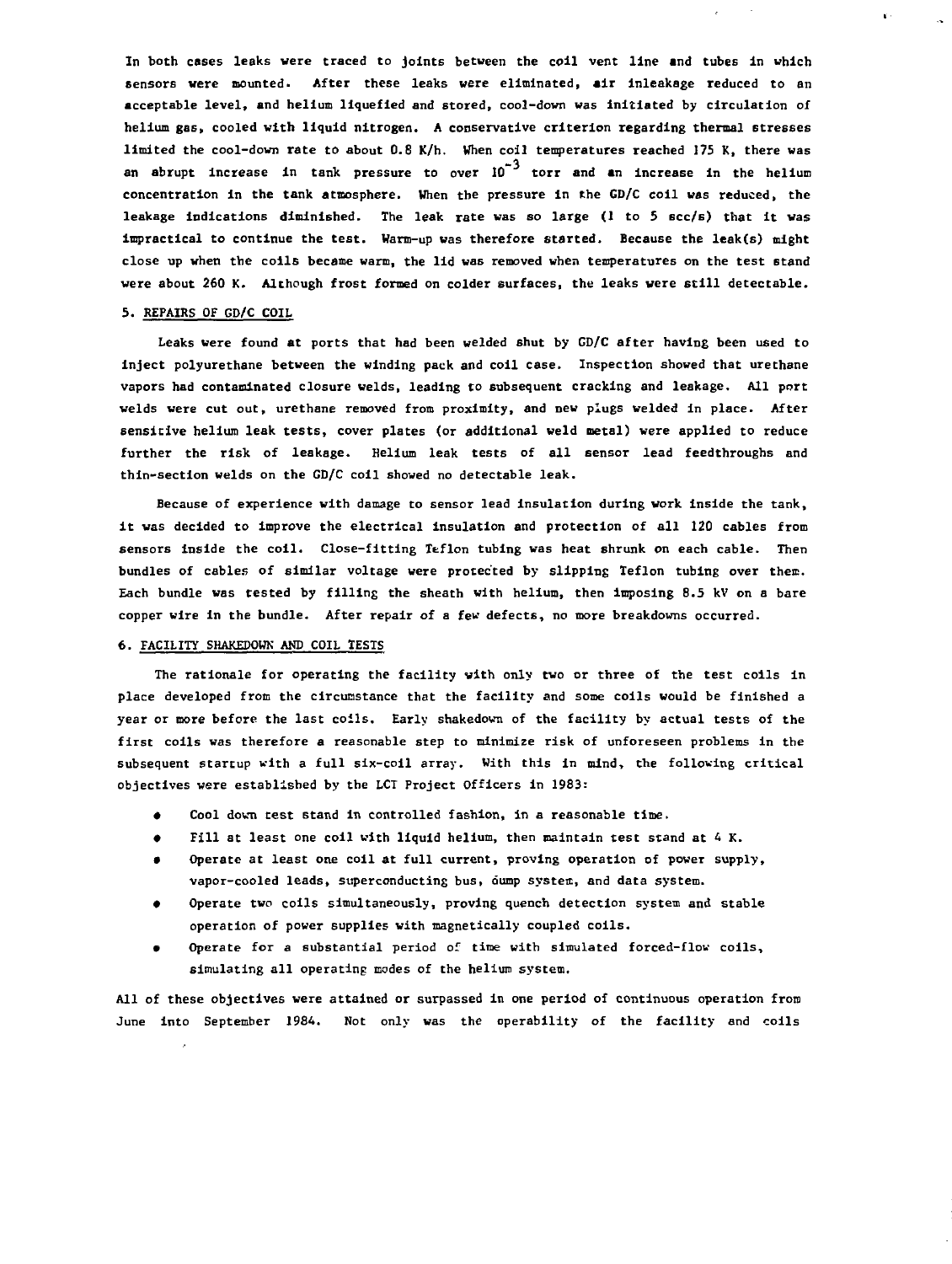**demonstrated but, by virtue of the thorough Instrumentation, many additional Insights or** valuable confirmations of design calculations were also gained during the tests.

**Operation of the helium system was, as expected, a demanding task that often monopolized the time of the three-person operating crew. Nevertheless, a satisfactory availability factor was achieved, and, by expert adjustment of operating variables, the performance was made to satisfy present needs. The capability for controlled cool-down proved quite satisfactory.(5,6) Ability to support sustained six-coil testing was another matter. Most observed heat flows agreed reasonably well with calculated values, except for those through the vapor-cooled lead dewars, which were anomalously high. The data Indicate that improvements must be made to provide adequate margins between projected loads and refrigeration/liquefaction capacity.**

**A crack at a bellows around one superconducting bus leaked helium throughout the run. The change in mass leak rate vich temperature reflected only changes in helium properties, indicating that the size of the crack did not grow. There was no other detectable helium leak. Air inleakage Into the tank was quite tolerable. The mechanical and turbomolecular** pumps maintained pressure in the 10<sup>-5</sup>-torr range without any aid from cryopumping on test **stand surfaces. After this became effective during cool-down, the vacuum generally held in** the 10<sup>-6</sup>-torr range. The increased helium leakage whenever the bus jacket was filled with **liquid was easily accommodated by operation of the large oil-diffusion pump.**

The expected residual resistances of the copper in each coil and the critical **temperatures for the NbTi superconductors were confirmed. The Japanese and GD/C coils were each taken to design current (10,'00 A) both separately and with Che other at 4100 A, generating fields up to 6.4 T.**

**There were some problems with power supply controls that prior tests, with mostly resistive loads, had not revealed. These were resolved without major modification. Magnetic coupling of the coils produced appreciable effects but did not significantly affect control in either constant current or constant voltage modes.**

**The tests demonstrated the practicality of the unique system that was developed for detecting small resistances in the magnetically coupled set of coils In LCTF. Inductive voltages were effectively cancelled by the use of compensation coils on the faces of the test coils, which permitted small resistive voltages (indicative of a normal zone) to be distinguished. The LCTF quench detection system worked admirably well, remaining operational on one coil when the current in the neighboring coil was ramped or even dumped.**

**Stress in the test stand member that limits loads in a partial array behaved as expected. Changes in bore dimensions of both coils also agreed with predictions. Acoustic emissions of the Japanese and GD/C coils during load changes were recorded for off-line analysis. Numerous events that were tentatively identified as minor slippages in the winding pack were detected, especially when magnetic forces were first applied. There were significant differences between acoustic emissions from Japanese and GD/C coils. These differences and differences in the measured compression and liftoff of the winding pack appear to be related to differences in designs and assembly procedures of the two coils.**

**The excellent stability of the Japanese and GD/C coils was demonstrated. Brief pulses of imbedded heaters were used to drive half-turns (5-m lengths) of conductor normal. Figure 3 shows typical behavior in such tests of stability. Spontaneous recovery of full superconducting state occurred in 0.1 to 1.0 s after the heat pulse.**